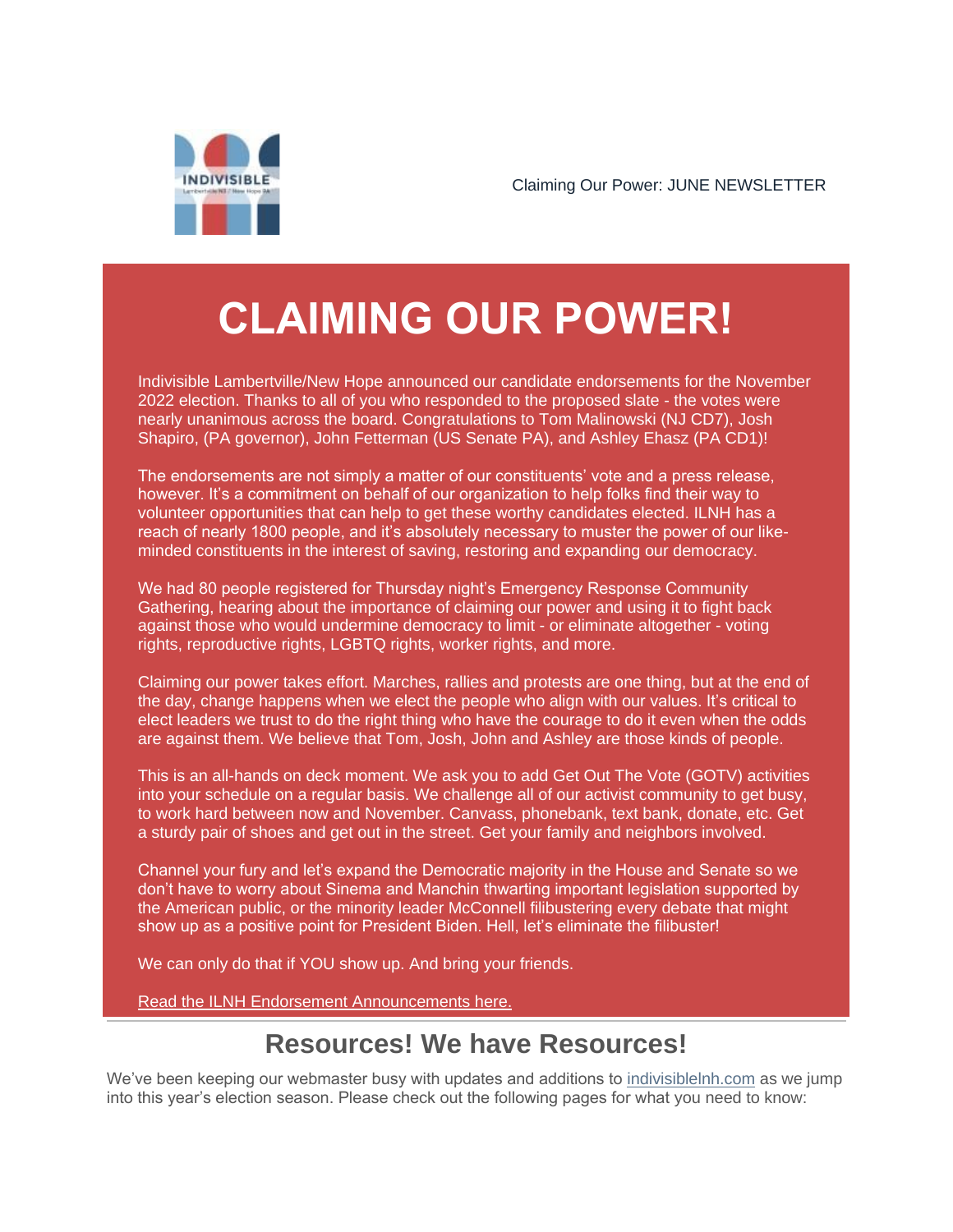[Voter Info](https://indivisiblelnh.com/voter-information-2022/?emci=3f8a9fd6-0de5-ec11-b656-281878b85110&emdi=ea000000-0000-0000-0000-000000000001&ceid=) with key dates for voters in NJ and PA, plus other active organizations that may be of interest to follow or with which to get involved.

[Volunteer Opportunities](https://indivisiblelnh.com/volunteer-opportunities/?emci=3f8a9fd6-0de5-ec11-b656-281878b85110&emdi=ea000000-0000-0000-0000-000000000001&ceid=) has a list of canvass and phone banking events for our endorsed candidates, links to sign up directly to volunteer for their campaigns, FAQs for new canvassers, and postcard and letter writing opportunities. We'll do our best to keep these as current as possible, so check back often.



## Canvass Coaches R US

*ILNH Leadership out in force to canvass!*

Good canvass organizers should make experienced canvassers available to partner with anyone who's stepping out for the first time. ILNH has also put together a team of coaches who will be available to accompany a new canvasser and show them the ropes.